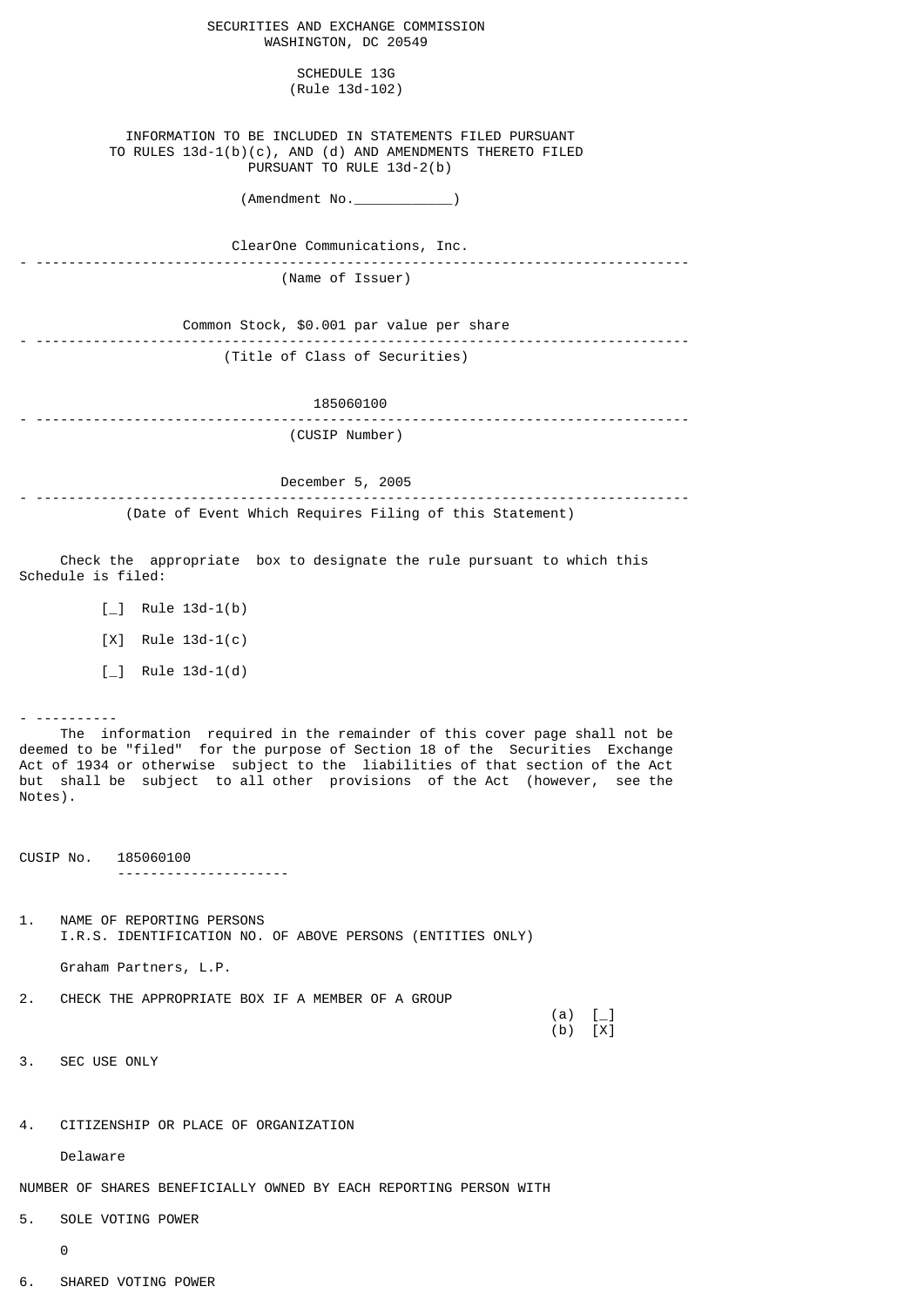642,650

7. SOLE DISPOSITIVE POWER

 $\Theta$ 

8. SHARED DISPOSITIVE POWER

642,650

- 9. AGGREGATE AMOUNT BENEFICIALLY OWNED BY EACH REPORTING PERSON 642,650
- 10. CHECK BOX IF THE AGGREGATE AMOUNT IN ROW (9) EXCLUDES CERTAIN SHARES

 $\left[\begin{smallmatrix} 1 & 1 \ 1 & 1 \end{smallmatrix}\right]$ 

\_\_\_\_\_\_\_\_\_\_\_\_\_\_\_\_\_\_\_\_\_\_\_\_\_\_\_\_\_\_\_\_\_\_\_\_\_\_\_\_\_\_\_\_\_\_\_\_\_\_\_\_\_\_\_\_\_\_\_\_\_\_\_\_\_\_\_\_\_\_\_\_\_\_\_\_\_\_\_\_

11. PERCENT OF CLASS REPRESENTED BY AMOUNT IN ROW 9

5.27%

12. TYPE OF REPORTING PERSON

PN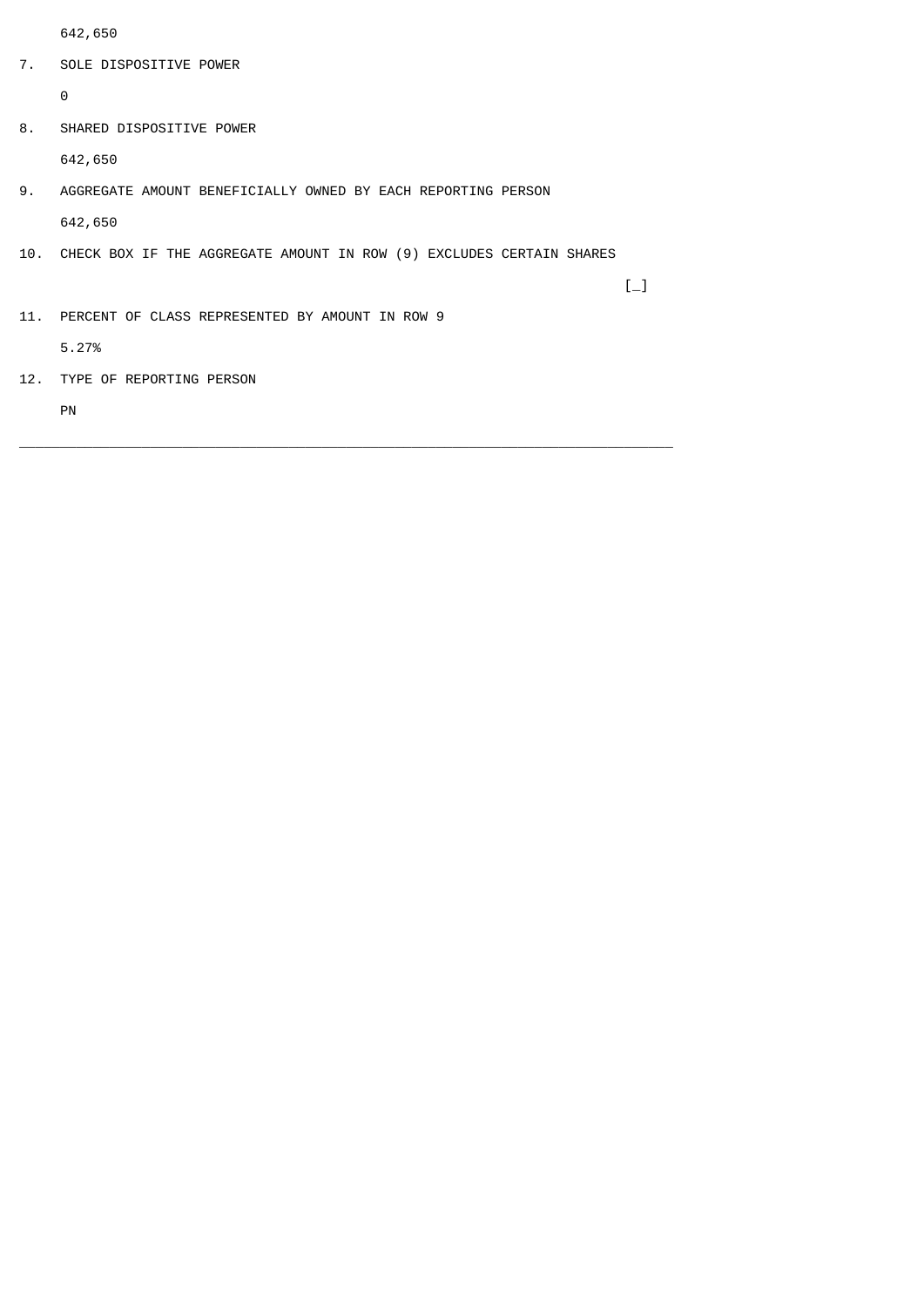CUSIP No. 185060100 ---------------------

1. NAME OF REPORTING PERSONS I.R.S. IDENTIFICATION NO. OF ABOVE PERSONS (ENTITIES ONLY) Graham Asset Management, L.L.C.

2. CHECK THE APPROPRIATE BOX IF A MEMBER OF A GROUP

- 3. SEC USE ONLY
- 4. CITIZENSHIP OR PLACE OF ORGANIZATION

Delaware

NUMBER OF SHARES BENEFICIALLY OWNED BY EACH REPORTING PERSON WITH

5. SOLE VOTING POWER

0

6. SHARED VOTING POWER

642,650

7. SOLE DISPOSITIVE POWER

 $\Omega$ 

8. SHARED DISPOSITIVE POWER

642,650

9. AGGREGATE AMOUNT BENEFICIALLY OWNED BY EACH REPORTING PERSON

642,650

10. CHECK BOX IF THE AGGREGATE AMOUNT IN ROW (9) EXCLUDES CERTAIN SHARES

\_\_\_\_\_\_\_\_\_\_\_\_\_\_\_\_\_\_\_\_\_\_\_\_\_\_\_\_\_\_\_\_\_\_\_\_\_\_\_\_\_\_\_\_\_\_\_\_\_\_\_\_\_\_\_\_\_\_\_\_\_\_\_\_\_\_\_\_\_\_\_\_\_\_\_\_\_\_\_\_

 $\left[\begin{smallmatrix} 1 & 1 \ 1 & 1 \end{smallmatrix}\right]$ 

 $(a)$  [\_] (b) [X]

11. PERCENT OF CLASS REPRESENTED BY AMOUNT IN ROW 9

5.27%

12. TYPE OF REPORTING PERSON

OO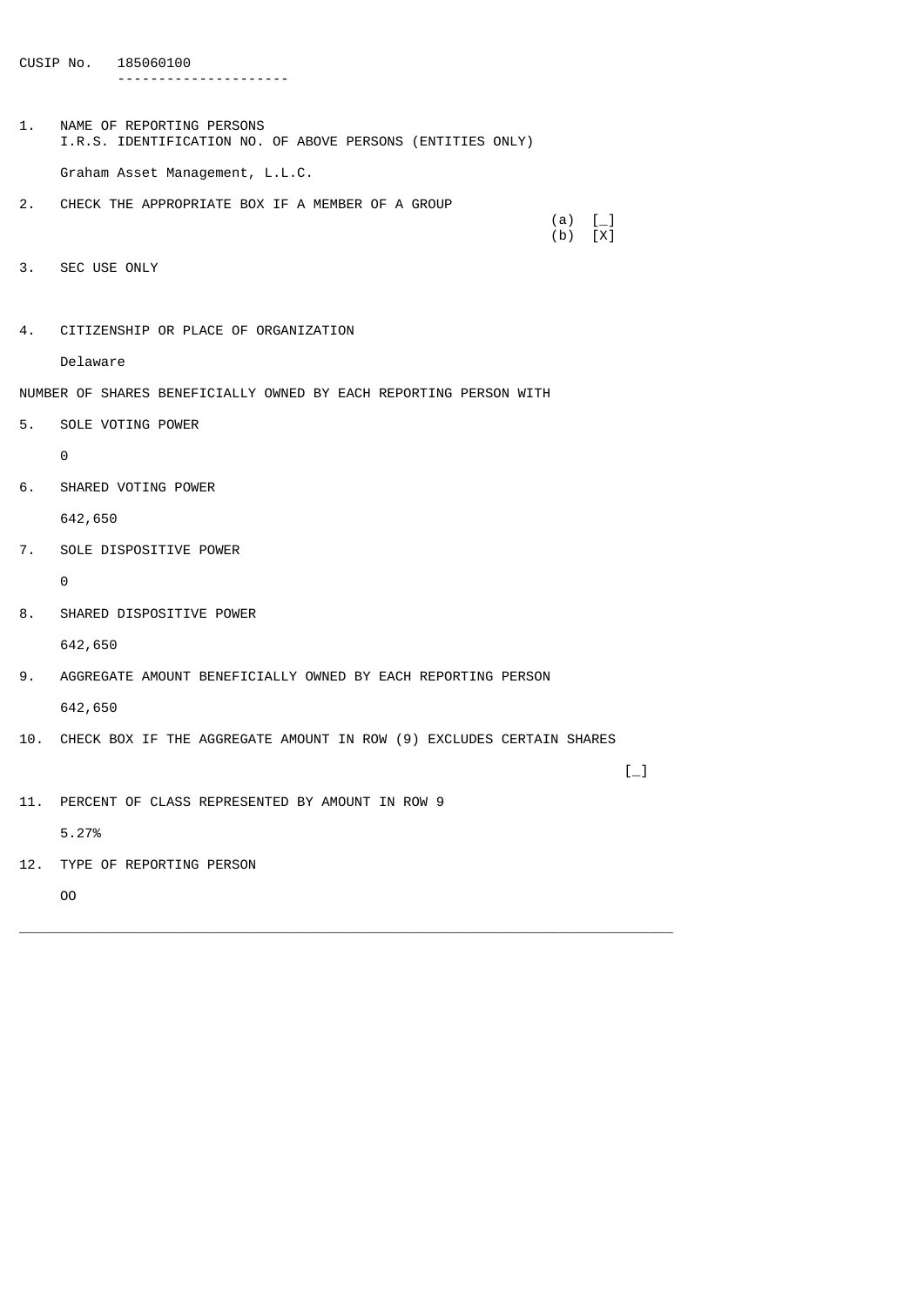CUSIP No. 185060100 ---------------------

1. NAME OF REPORTING PERSONS I.R.S. IDENTIFICATION NO. OF ABOVE PERSONS (ENTITIES ONLY) Monica Graham

- 2. CHECK THE APPROPRIATE BOX IF A MEMBER OF A GROUP
- $(a)$  [\_] (b) [X]

- 3. SEC USE ONLY
- 4. CITIZENSHIP OR PLACE OF ORGANIZATION

United States of America

NUMBER OF SHARES BENEFICIALLY OWNED BY EACH REPORTING PERSON WITH

5. SOLE VOTING POWER

0

6. SHARED VOTING POWER

642,650

7. SOLE DISPOSITIVE POWER

 $\Omega$ 

8. SHARED DISPOSITIVE POWER

642,650

9. AGGREGATE AMOUNT BENEFICIALLY OWNED BY EACH REPORTING PERSON

642,650

10. CHECK BOX IF THE AGGREGATE AMOUNT IN ROW (9) EXCLUDES CERTAIN SHARES

\_\_\_\_\_\_\_\_\_\_\_\_\_\_\_\_\_\_\_\_\_\_\_\_\_\_\_\_\_\_\_\_\_\_\_\_\_\_\_\_\_\_\_\_\_\_\_\_\_\_\_\_\_\_\_\_\_\_\_\_\_\_\_\_\_\_\_\_\_\_\_\_\_\_\_\_\_\_\_\_

 $\left[\begin{smallmatrix} 1 & 1 \ 1 & 1 \end{smallmatrix}\right]$ 

11. PERCENT OF CLASS REPRESENTED BY AMOUNT IN ROW 9

5.27%

12. TYPE OF REPORTING PERSON

IN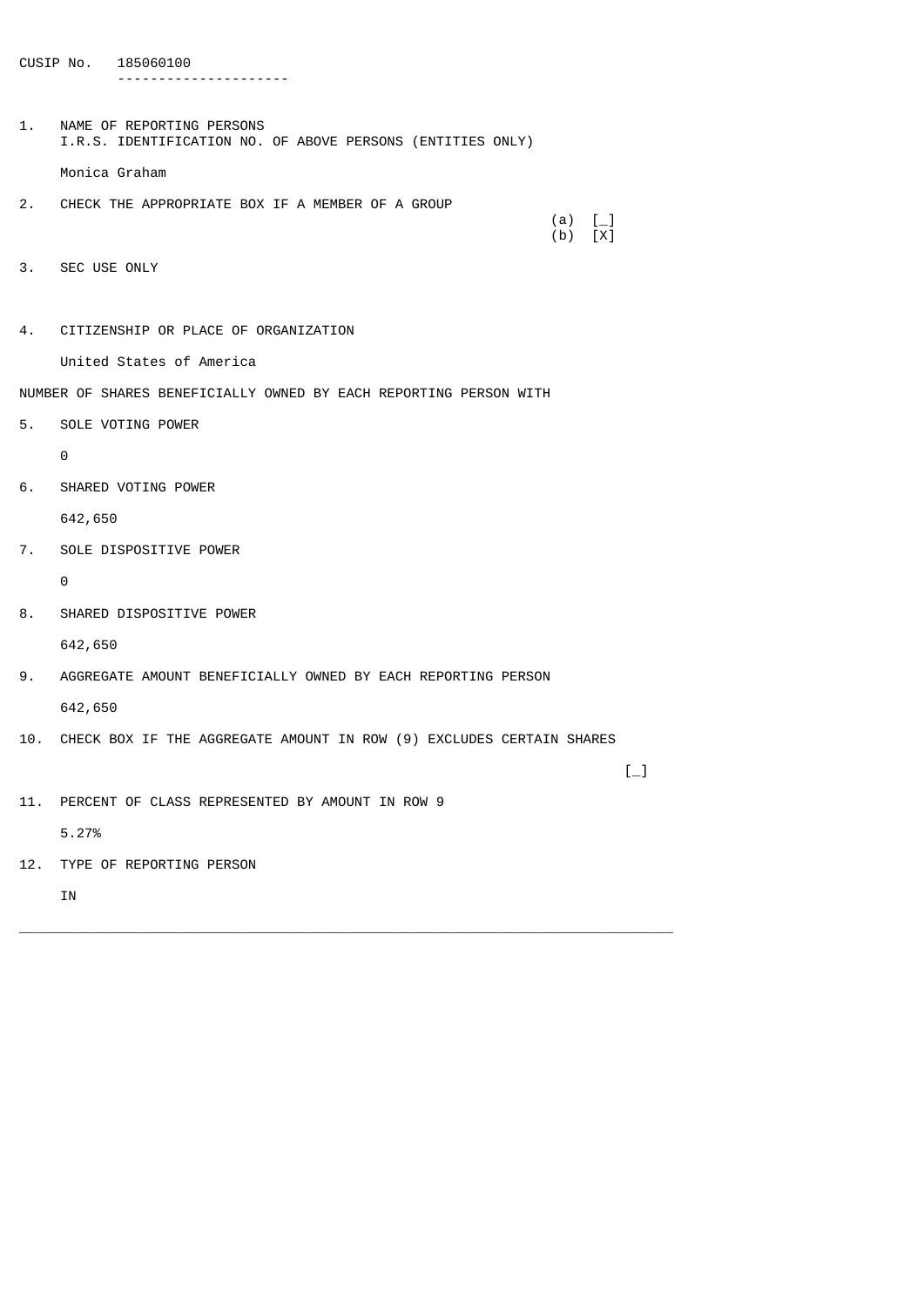CUSIP No. 185060100 ---------------------

Item 1(a). Name of Issuer:

ClearOne Communications, Inc.

Item 1(b). Address of Issuer's Principal Executive Offices:

 $\frac{1}{\sqrt{2}}$  ,  $\frac{1}{\sqrt{2}}$  ,  $\frac{1}{\sqrt{2}}$  ,  $\frac{1}{\sqrt{2}}$  ,  $\frac{1}{\sqrt{2}}$  ,  $\frac{1}{\sqrt{2}}$  ,  $\frac{1}{\sqrt{2}}$  ,  $\frac{1}{\sqrt{2}}$  ,  $\frac{1}{\sqrt{2}}$  ,  $\frac{1}{\sqrt{2}}$  ,  $\frac{1}{\sqrt{2}}$  ,  $\frac{1}{\sqrt{2}}$  ,  $\frac{1}{\sqrt{2}}$  ,  $\frac{1}{\sqrt{2}}$  ,  $\frac{1}{\sqrt{2}}$ 

 $\frac{1}{\sqrt{2}}$  ,  $\frac{1}{\sqrt{2}}$  ,  $\frac{1}{\sqrt{2}}$  ,  $\frac{1}{\sqrt{2}}$  ,  $\frac{1}{\sqrt{2}}$  ,  $\frac{1}{\sqrt{2}}$  ,  $\frac{1}{\sqrt{2}}$  ,  $\frac{1}{\sqrt{2}}$  ,  $\frac{1}{\sqrt{2}}$  ,  $\frac{1}{\sqrt{2}}$  ,  $\frac{1}{\sqrt{2}}$  ,  $\frac{1}{\sqrt{2}}$  ,  $\frac{1}{\sqrt{2}}$  ,  $\frac{1}{\sqrt{2}}$  ,  $\frac{1}{\sqrt{2}}$ 

 $\frac{1}{\sqrt{2}}$  ,  $\frac{1}{\sqrt{2}}$  ,  $\frac{1}{\sqrt{2}}$  ,  $\frac{1}{\sqrt{2}}$  ,  $\frac{1}{\sqrt{2}}$  ,  $\frac{1}{\sqrt{2}}$  ,  $\frac{1}{\sqrt{2}}$  ,  $\frac{1}{\sqrt{2}}$  ,  $\frac{1}{\sqrt{2}}$  ,  $\frac{1}{\sqrt{2}}$  ,  $\frac{1}{\sqrt{2}}$  ,  $\frac{1}{\sqrt{2}}$  ,  $\frac{1}{\sqrt{2}}$  ,  $\frac{1}{\sqrt{2}}$  ,  $\frac{1}{\sqrt{2}}$ 

 $\frac{1}{2}$  ,  $\frac{1}{2}$  ,  $\frac{1}{2}$  ,  $\frac{1}{2}$  ,  $\frac{1}{2}$  ,  $\frac{1}{2}$  ,  $\frac{1}{2}$  ,  $\frac{1}{2}$  ,  $\frac{1}{2}$  ,  $\frac{1}{2}$  ,  $\frac{1}{2}$  ,  $\frac{1}{2}$  ,  $\frac{1}{2}$  ,  $\frac{1}{2}$  ,  $\frac{1}{2}$  ,  $\frac{1}{2}$  ,  $\frac{1}{2}$  ,  $\frac{1}{2}$  ,  $\frac{1$ 

 1825 Research Way Salt Lake City, Utah 84119

Item 2(a). Name of Persons Filing:

 Graham Partners, L.P. Graham Asset Management, L.L.C. Monica Graham

Item 2(b). Address of Principal Business Office, or if None, Residence:

 200 Park Avenue 39th Floor New York, NY 10166-0005

Item 2(c). Citizenship:

 Graham Partners, L.P. - Delaware Graham Asset Management, L.L.C. - Delaware Monica Graham - United States of America

 $\overline{\phantom{a}}$  ,  $\overline{\phantom{a}}$  ,  $\overline{\phantom{a}}$  ,  $\overline{\phantom{a}}$  ,  $\overline{\phantom{a}}$  ,  $\overline{\phantom{a}}$  ,  $\overline{\phantom{a}}$  ,  $\overline{\phantom{a}}$  ,  $\overline{\phantom{a}}$  ,  $\overline{\phantom{a}}$  ,  $\overline{\phantom{a}}$  ,  $\overline{\phantom{a}}$  ,  $\overline{\phantom{a}}$  ,  $\overline{\phantom{a}}$  ,  $\overline{\phantom{a}}$  ,  $\overline{\phantom{a}}$ 

 $\overline{\phantom{a}}$  ,  $\overline{\phantom{a}}$  ,  $\overline{\phantom{a}}$  ,  $\overline{\phantom{a}}$  ,  $\overline{\phantom{a}}$  ,  $\overline{\phantom{a}}$  ,  $\overline{\phantom{a}}$  ,  $\overline{\phantom{a}}$  ,  $\overline{\phantom{a}}$  ,  $\overline{\phantom{a}}$  ,  $\overline{\phantom{a}}$  ,  $\overline{\phantom{a}}$  ,  $\overline{\phantom{a}}$  ,  $\overline{\phantom{a}}$  ,  $\overline{\phantom{a}}$  ,  $\overline{\phantom{a}}$ 

 $\overline{\phantom{a}}$  ,  $\overline{\phantom{a}}$  ,  $\overline{\phantom{a}}$  ,  $\overline{\phantom{a}}$  ,  $\overline{\phantom{a}}$  ,  $\overline{\phantom{a}}$  ,  $\overline{\phantom{a}}$  ,  $\overline{\phantom{a}}$  ,  $\overline{\phantom{a}}$  ,  $\overline{\phantom{a}}$  ,  $\overline{\phantom{a}}$  ,  $\overline{\phantom{a}}$  ,  $\overline{\phantom{a}}$  ,  $\overline{\phantom{a}}$  ,  $\overline{\phantom{a}}$  ,  $\overline{\phantom{a}}$ 

Item 2(d). Title of Class of Securities:

Common Stock, \$0.001 par value per share

Item 2(e). CUSIP Number:

185060100

- Item 3. If This Statement is Filed Pursuant to Rule 13d-1(b), or 13d-2(b) or (c), Check Whether the Person Filing is a:
	- (a) [\_] Broker or dealer registered under Section 15 of the Exchange Act.
	- (b)  $[-]$  Bank as defined in Section 3(a)(6) of the Exchange Act.
	- (c)  $\lbrack \rbrack$  Insurance company as defined in Section 3(a)(19) of the Exchange Act.
	- (d) [\_] Investment company registered under Section 8 of the Investment Company Act.
	- (e)  $\lceil \_ \rceil$  An investment adviser in accordance with Rule 13d-1(b)(1)(ii)(E);
	- (f) [\_] An employee benefit plan or endowment fund in accordance with Rule  $13d-1(b)(1)(ii)(F);$
	- (g) [\_] A parent holding company or control person in accordance with Rule  $13d-1(b)(1)(ii)(G);$
	- (h) [\_] A savings association as defined in Section 3(b) of the Federal Deposit Insurance Act;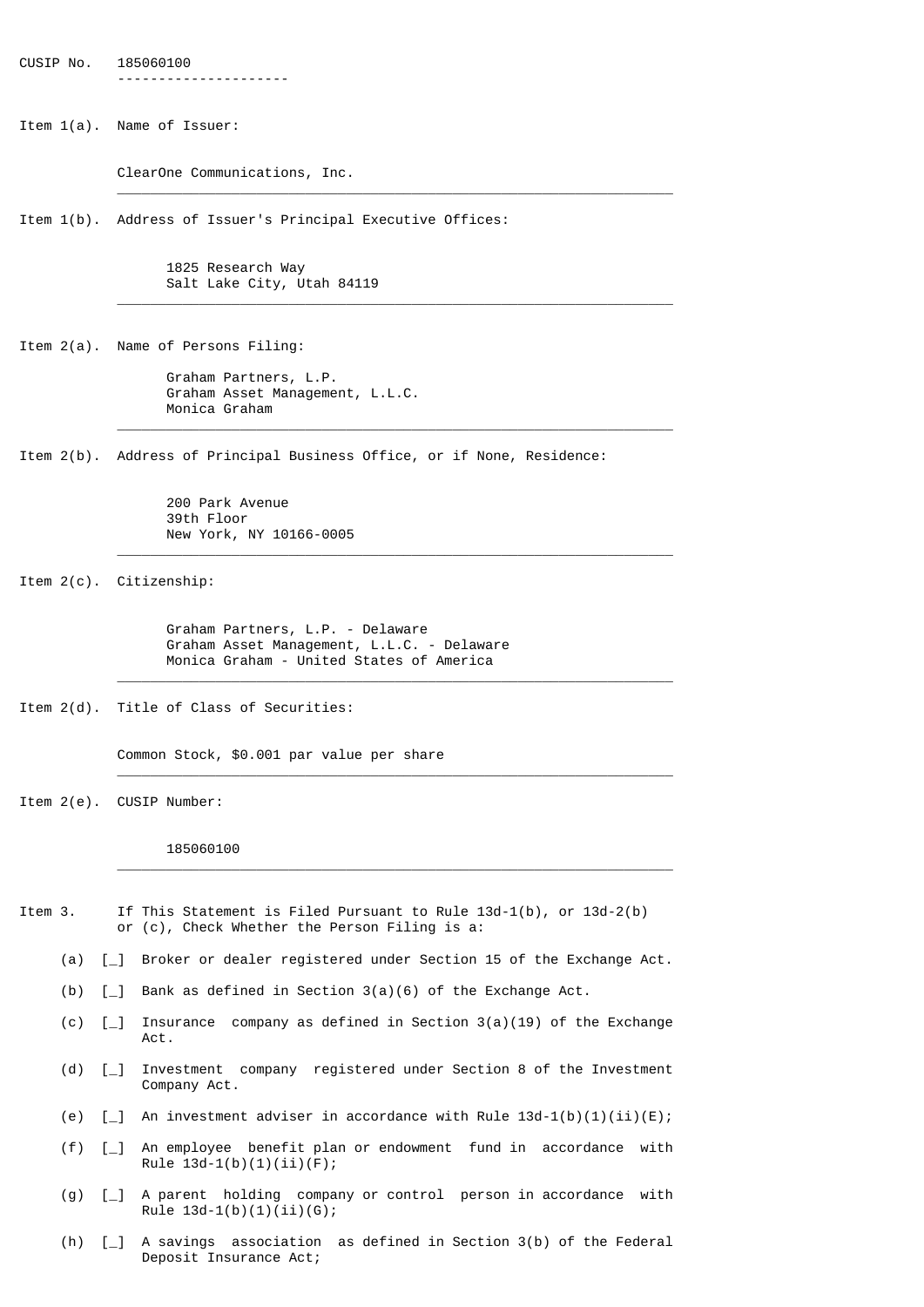|  | (i) $\lceil$ A church plan that is excluded from the definition of an |  |  |  |                                                               |  |  |  |
|--|-----------------------------------------------------------------------|--|--|--|---------------------------------------------------------------|--|--|--|
|  |                                                                       |  |  |  | investment company under Section $3(c)(14)$ of the Investment |  |  |  |
|  | Company Act:                                                          |  |  |  |                                                               |  |  |  |

(i)  $\lceil$  Group, in accordance with Rule 13d-1(b)(1)(ii)(J).

Item 4. Ownership.

 Provide the following information regarding the aggregate number and percentage of the class of securities of the issuer identified in Item 1.

(a) Amount beneficially owned:

 Graham Partners, L.P. - 642,650 Graham Asset Management, L.L.C. - 642,650 Monica Graham - 642,650

 $\overline{\phantom{a}}$  ,  $\overline{\phantom{a}}$  ,  $\overline{\phantom{a}}$  ,  $\overline{\phantom{a}}$  ,  $\overline{\phantom{a}}$  ,  $\overline{\phantom{a}}$  ,  $\overline{\phantom{a}}$  ,  $\overline{\phantom{a}}$  ,  $\overline{\phantom{a}}$  ,  $\overline{\phantom{a}}$  ,  $\overline{\phantom{a}}$  ,  $\overline{\phantom{a}}$  ,  $\overline{\phantom{a}}$  ,  $\overline{\phantom{a}}$  ,  $\overline{\phantom{a}}$  ,  $\overline{\phantom{a}}$ 

 $\overline{\phantom{a}}$  ,  $\overline{\phantom{a}}$  ,  $\overline{\phantom{a}}$  ,  $\overline{\phantom{a}}$  ,  $\overline{\phantom{a}}$  ,  $\overline{\phantom{a}}$  ,  $\overline{\phantom{a}}$  ,  $\overline{\phantom{a}}$  ,  $\overline{\phantom{a}}$  ,  $\overline{\phantom{a}}$  ,  $\overline{\phantom{a}}$  ,  $\overline{\phantom{a}}$  ,  $\overline{\phantom{a}}$  ,  $\overline{\phantom{a}}$  ,  $\overline{\phantom{a}}$  ,  $\overline{\phantom{a}}$ 

(b) Percent of class:

 Graham Partners, L.P. - 5.27% Graham Asset Management, L.L.C. - 5.27% Monica Graham - 5.27%

(c) Number of shares as to which such person has:

Graham Partners, L.P.

(i) Sole power to vote or to direct the vote 0  $\overline{\phantom{a}}$  , and the contract of the contract of the contract of the contract of the contract of the contract of the contract of the contract of the contract of the contract of the contract of the contract of the contrac

(ii) Shared power to vote or to direct the vote 642,650  $\overline{\phantom{a}}$  , and the contract of the contract of the contract of the contract of the contract of the contract of the contract of the contract of the contract of the contract of the contract of the contract of the contrac

- (iii) Sole power to dispose or to direct the 0 disposition of \_\_\_\_\_\_\_\_\_\_\_\_\_\_\_\_\_\_\_\_\_,
- (iv) Shared power to dispose or to direct the 642,650 disposition of \_\_\_\_\_\_\_\_\_\_\_\_\_\_\_\_\_\_\_\_\_.

Graham Asset Management, L.L.C.

(i) Sole power to vote or to direct the vote 0  $\overline{\phantom{a}}$  , and the contract of the contract of the contract of the contract of the contract of the contract of the contract of the contract of the contract of the contract of the contract of the contract of the contrac

(ii) Shared power to vote or to direct the vote 642,650  $\overline{\phantom{a}}$  , and the contract of the contract of the contract of the contract of the contract of the contract of the contract of the contract of the contract of the contract of the contract of the contract of the contrac

- (iii) Sole power to dispose or to direct the 0 disposition of \_\_\_\_\_\_\_\_\_\_\_\_\_\_\_\_\_\_\_\_\_,
- (iv) Shared power to dispose or to direct the 642,650 disposition of \_\_\_\_\_\_\_\_\_\_\_\_\_\_\_\_\_\_\_\_\_.

## Monica Graham

(i) Sole power to vote or to direct the vote 0

(ii) Shared power to vote or to direct the vote 642,650  $\overline{\phantom{a}}$  , and the contract of the contract of the contract of the contract of the contract of the contract of the contract of the contract of the contract of the contract of the contract of the contract of the contrac

 $\overline{\phantom{a}}$  , and the contract of the contract of the contract of the contract of the contract of the contract of the contract of the contract of the contract of the contract of the contract of the contract of the contrac

|                | (iii) Sole power to dispose or to direct the |  |
|----------------|----------------------------------------------|--|
| disposition of |                                              |  |

 (iv) Shared power to dispose or to direct the 642,650 disposition of \_\_\_\_\_\_\_\_\_\_\_\_\_\_\_\_\_\_\_\_\_.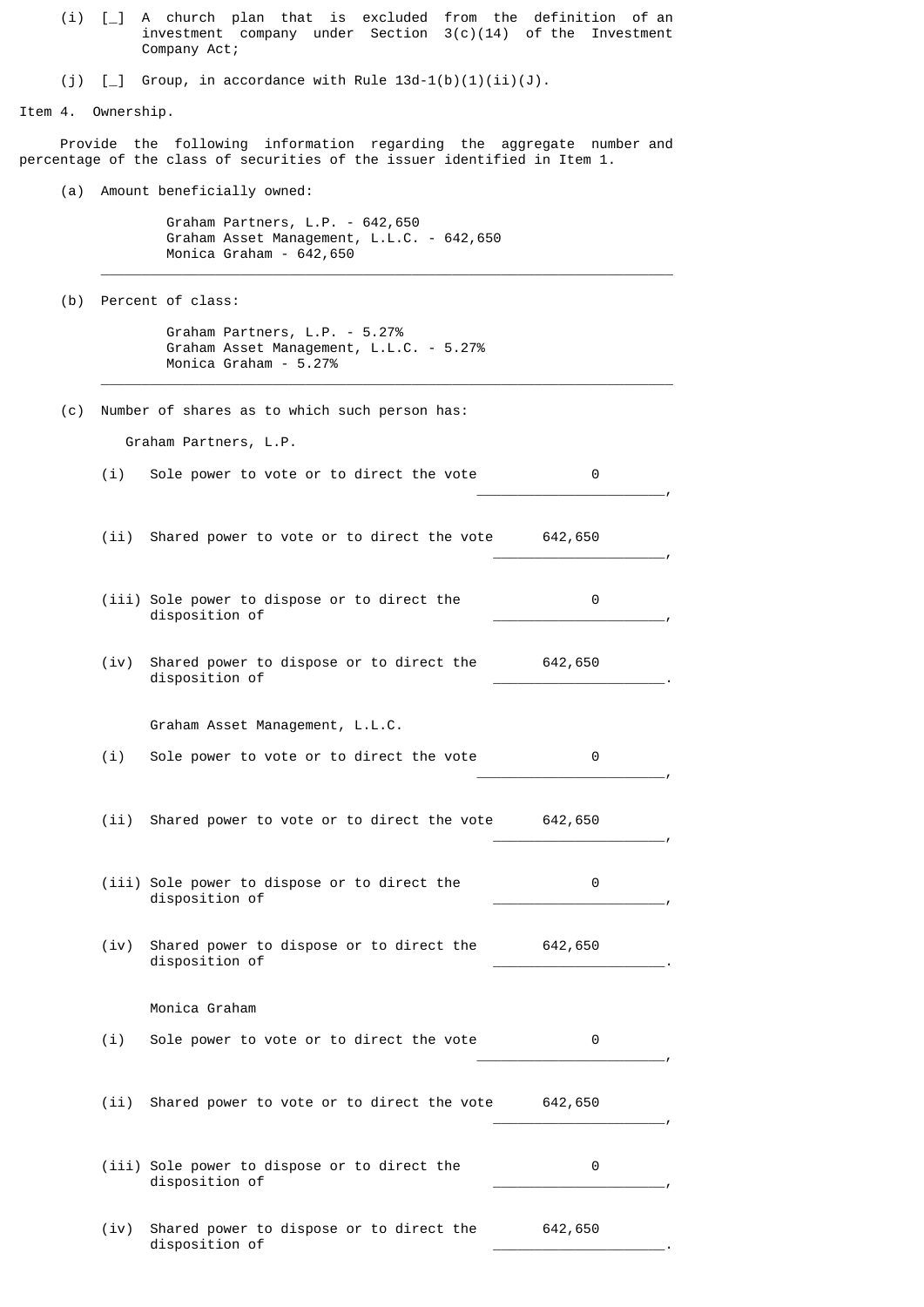Item 5. Ownership of Five Percent or Less of a Class.

 If this statement is being filed to report the fact that as of the date hereof the reporting person has ceased to be the beneficial owner of more than five percent of the class of securities check the following [ ].

 $\frac{1}{\sqrt{2}}$  ,  $\frac{1}{\sqrt{2}}$  ,  $\frac{1}{\sqrt{2}}$  ,  $\frac{1}{\sqrt{2}}$  ,  $\frac{1}{\sqrt{2}}$  ,  $\frac{1}{\sqrt{2}}$  ,  $\frac{1}{\sqrt{2}}$  ,  $\frac{1}{\sqrt{2}}$  ,  $\frac{1}{\sqrt{2}}$  ,  $\frac{1}{\sqrt{2}}$  ,  $\frac{1}{\sqrt{2}}$  ,  $\frac{1}{\sqrt{2}}$  ,  $\frac{1}{\sqrt{2}}$  ,  $\frac{1}{\sqrt{2}}$  ,  $\frac{1}{\sqrt{2}}$ 

N/A

Item 6. Ownership of More Than Five Percent on Behalf of Another Person.

 If any other person is known to have the right to receive or the power to direct the receipt of dividends from, or the proceeds from the sale of, such securities, a statement to that effect should be included in response to this item and, if such interest relates to more than five percent of the class, such person should be identified. A listing of the shareholders of an investment company registered under the Investment Company Act of 1940 or the beneficiaries of employee benefit plan, pension fund or endowment fund is not required.

N/A

Item 7. Identification and Classification of the Subsidiary Which Acquired the Security Being Reported on by the Parent Holding Company or Control Person.

 $\frac{1}{\sqrt{2}}$  ,  $\frac{1}{\sqrt{2}}$  ,  $\frac{1}{\sqrt{2}}$  ,  $\frac{1}{\sqrt{2}}$  ,  $\frac{1}{\sqrt{2}}$  ,  $\frac{1}{\sqrt{2}}$  ,  $\frac{1}{\sqrt{2}}$  ,  $\frac{1}{\sqrt{2}}$  ,  $\frac{1}{\sqrt{2}}$  ,  $\frac{1}{\sqrt{2}}$  ,  $\frac{1}{\sqrt{2}}$  ,  $\frac{1}{\sqrt{2}}$  ,  $\frac{1}{\sqrt{2}}$  ,  $\frac{1}{\sqrt{2}}$  ,  $\frac{1}{\sqrt{2}}$ 

 If a parent holding company or Control person has filed this schedule, pursuant to Rule  $13d-1(b)(1)(ii)(G)$ , so indicate under Item 3(g) and attach an exhibit stating the identity and the Item 3 classification of the relevant subsidiary. If a parent holding company or control person has filed this schedule pursuant to Rule 13d-1(c) or Rule 13d-1(d), attach an exhibit stating the identification of the relevant subsidiary.

N/A

Item 8. Identification and Classification of Members of the Group.

If a group has filed this schedule pursuant to  $s.240.13d-1(b)(1)(ii)(J)$ , so indicate under Item 3(j) and attach an exhibit stating the identity and Item 3 classification of each member of the group. If a group has filed this schedule pursuant to s.240.13d-1(c) or s.240.13d-1(d), attach an exhibit stating the identity of each member of the group.

 $\frac{1}{2}$  ,  $\frac{1}{2}$  ,  $\frac{1}{2}$  ,  $\frac{1}{2}$  ,  $\frac{1}{2}$  ,  $\frac{1}{2}$  ,  $\frac{1}{2}$  ,  $\frac{1}{2}$  ,  $\frac{1}{2}$  ,  $\frac{1}{2}$  ,  $\frac{1}{2}$  ,  $\frac{1}{2}$  ,  $\frac{1}{2}$  ,  $\frac{1}{2}$  ,  $\frac{1}{2}$  ,  $\frac{1}{2}$  ,  $\frac{1}{2}$  ,  $\frac{1}{2}$  ,  $\frac{1$ 

 $\frac{1}{2}$  ,  $\frac{1}{2}$  ,  $\frac{1}{2}$  ,  $\frac{1}{2}$  ,  $\frac{1}{2}$  ,  $\frac{1}{2}$  ,  $\frac{1}{2}$  ,  $\frac{1}{2}$  ,  $\frac{1}{2}$  ,  $\frac{1}{2}$  ,  $\frac{1}{2}$  ,  $\frac{1}{2}$  ,  $\frac{1}{2}$  ,  $\frac{1}{2}$  ,  $\frac{1}{2}$  ,  $\frac{1}{2}$  ,  $\frac{1}{2}$  ,  $\frac{1}{2}$  ,  $\frac{1$ 

N/A

Item 9. Notice of Dissolution of Group.

 Notice of dissolution of a group may be furnished as an exhibit stating the date of the dissolution and that all further filings with respect to transactions in the security reported on will be filed, if required, by members of the group, in their individual capacity. See Item 5.

 $\overline{\phantom{a}}$  ,  $\overline{\phantom{a}}$  ,  $\overline{\phantom{a}}$  ,  $\overline{\phantom{a}}$  ,  $\overline{\phantom{a}}$  ,  $\overline{\phantom{a}}$  ,  $\overline{\phantom{a}}$  ,  $\overline{\phantom{a}}$  ,  $\overline{\phantom{a}}$  ,  $\overline{\phantom{a}}$  ,  $\overline{\phantom{a}}$  ,  $\overline{\phantom{a}}$  ,  $\overline{\phantom{a}}$  ,  $\overline{\phantom{a}}$  ,  $\overline{\phantom{a}}$  ,  $\overline{\phantom{a}}$ 

N/A

Item 10. Certifications.

 By signing below I certify that, to the best of my knowledge and belief, the securities referred to above were not acquired and are not held for the purpose of or with the effect of changing or influencing the control of the issuer of the securities and were not acquired and are not held in connection with or as a participant in any transaction having such purpose or effect.

## **STGNATURE**

 After reasonable inquiry and to the best of my knowledge and belief, I certify that the information set forth in this statement is true, complete and correct.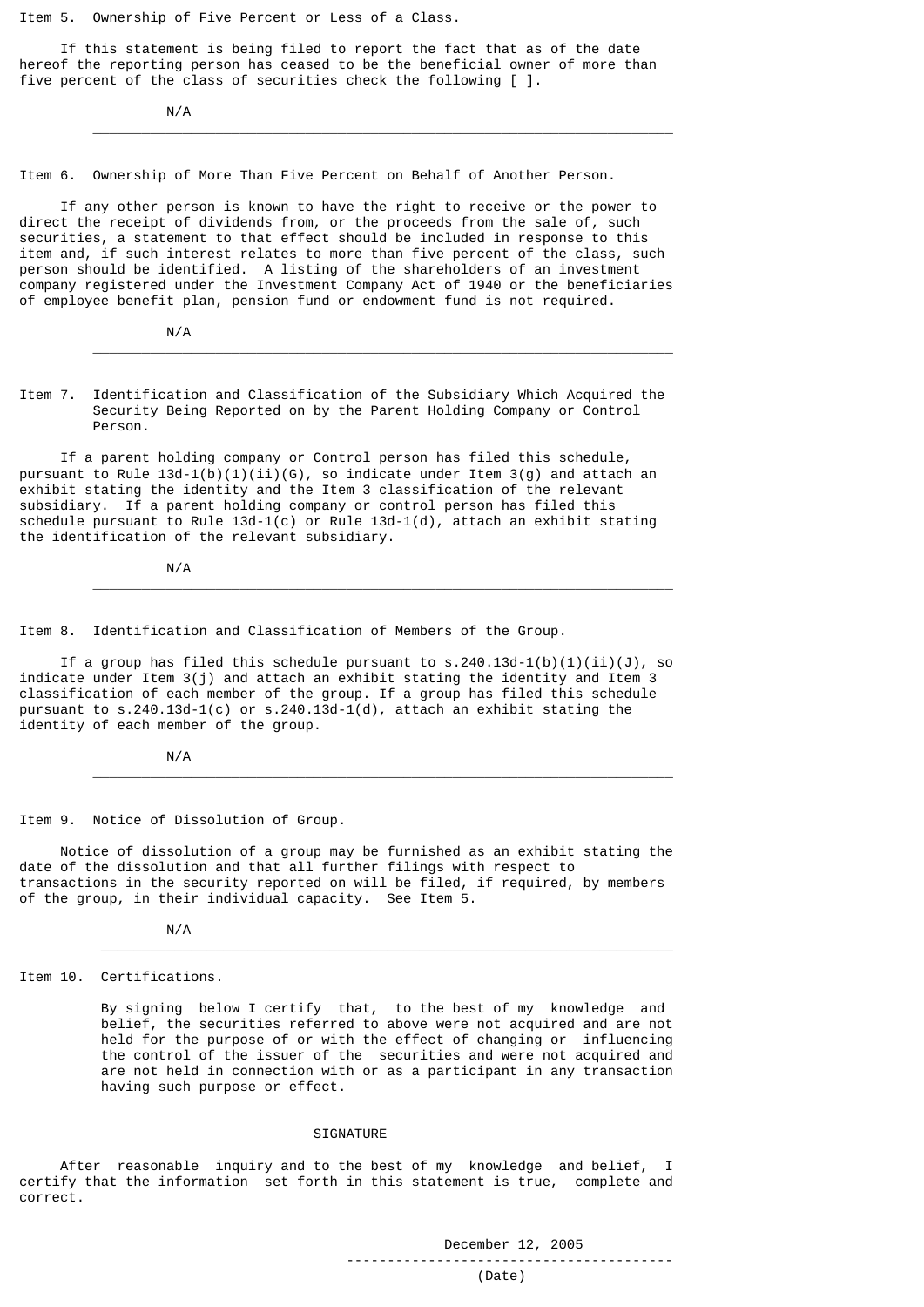Graham Partners, L.P.

 By: Graham Asset Management Its General Partner

By: /s/ Monica Graham<br>-------------------------- -------------------------- Name: Monica Graham Title: Managing Member

Graham Asset Management, L.L.C.\*

 By: /s/ Monica Graham -------------------------- Name: Monica Graham Title: Managing Member

 /s/ Monica Graham\* -------------------------- Monica Graham

\*The Reporting Persons disclaim beneficial ownership in the shares reported herein except to the extent of their pecuniary interest therein.

Note. Schedules filed in paper format shall include a signed original and five copies of the schedule, including all exhibits. See Rule 13d-7 for other parties for whom copies are to be sent.

Attention. Intentional misstatements or omissions of fact constitute federal criminal violations (see 18 U.S.C. 1001).